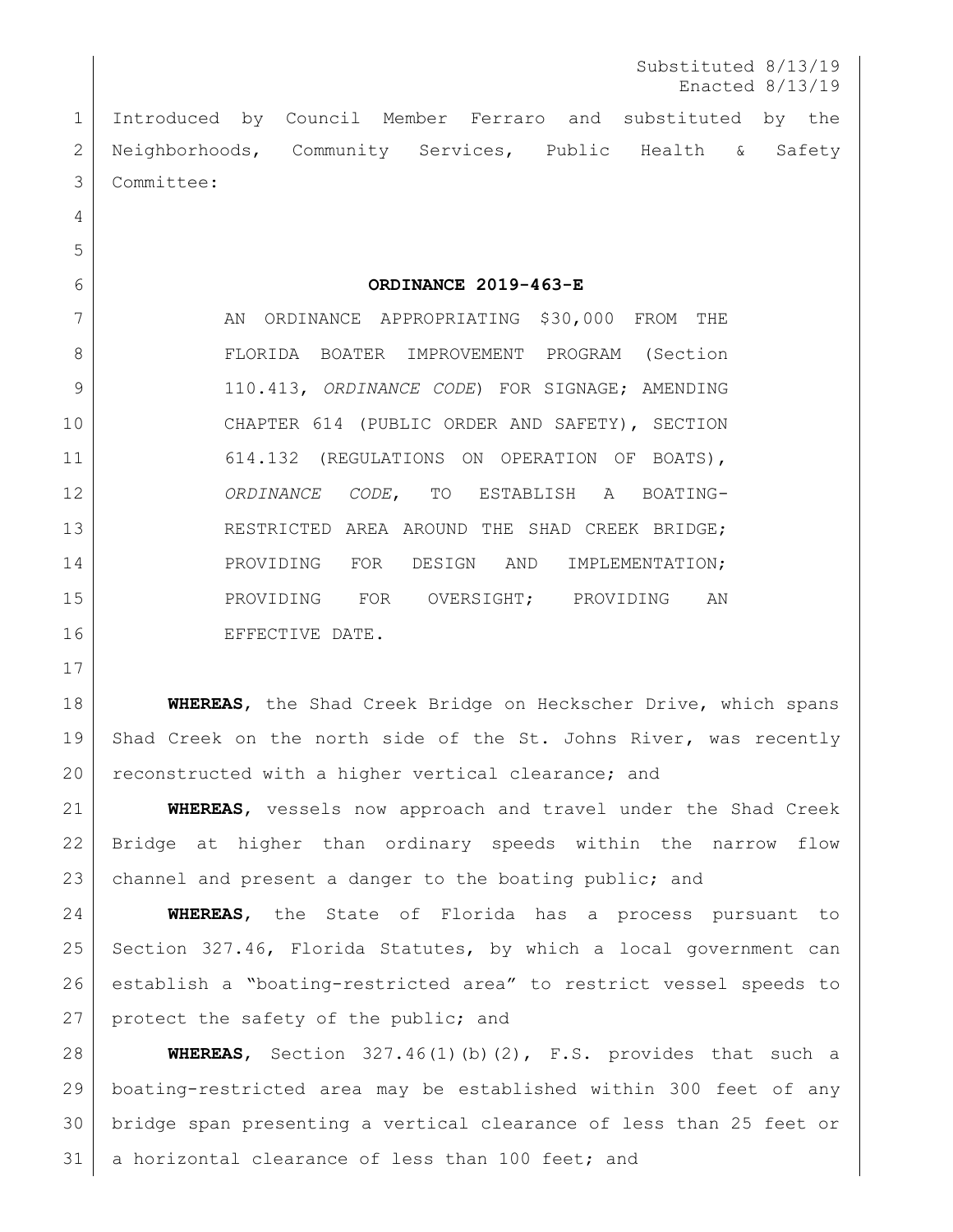## Substituted 8/13/19

 **WHEREAS**, the Shad Creek Bridge has both a vertical clearance of less than 25 feet and a horizontal clearance of less than 100 feet; and

 **WHEREAS**, Board approval by the Florida Fish and Wildlife Conservation Commission ("FWC") is not required for ordinances adopted pursuant to Section 327.46(1)(b), F.S., however the 7 regulatory markers indicating the extent of the boating-restricted 8 area must be permitted by FWC pursuant to Section 327.41, F.S. and 9 Rule 68D-23, Florida Administrative Code; and

 **WHEREAS**, FWC does not provide the markers or dictate the type 11 of marker, whether a fixed piling with attached signs, or a buoy 12 anchored to the creek bottom, so as the entity responsible for the placement and maintenance of the markers, that decision is left to 14 the City, now therefore

**BE IT ORDAINED** by the Council of the City of Jacksonville:

 **Section 1. Appropriation.** For the 2018-2019 fiscal year, within the City's budget, there are hereby appropriated the indicated sum(s) from the account(s) listed in subsection (a) to 19 the account(s) listed in subsection (b):

 (The account information is attached hereto as **Revised Exhibit 1**, 21 and incorporated herein by this reference)

(a) Appropriated from:

23 See **Revised Exhibit 1** \$30,000

(b) Appropriated to:

25 See **Revised Exhibit 1** \$30,000

 (c) **Explanation of the appropriation** – The funding above is to provide \$30,000 from investment pool earnings to other construction costs within the Florida Boater Improvement Program for the placement of "Slow Speed/Minimum Wake" signs in the St. Johns River and Shad Creek, to notify the boating public that a boating-restricted area has been created.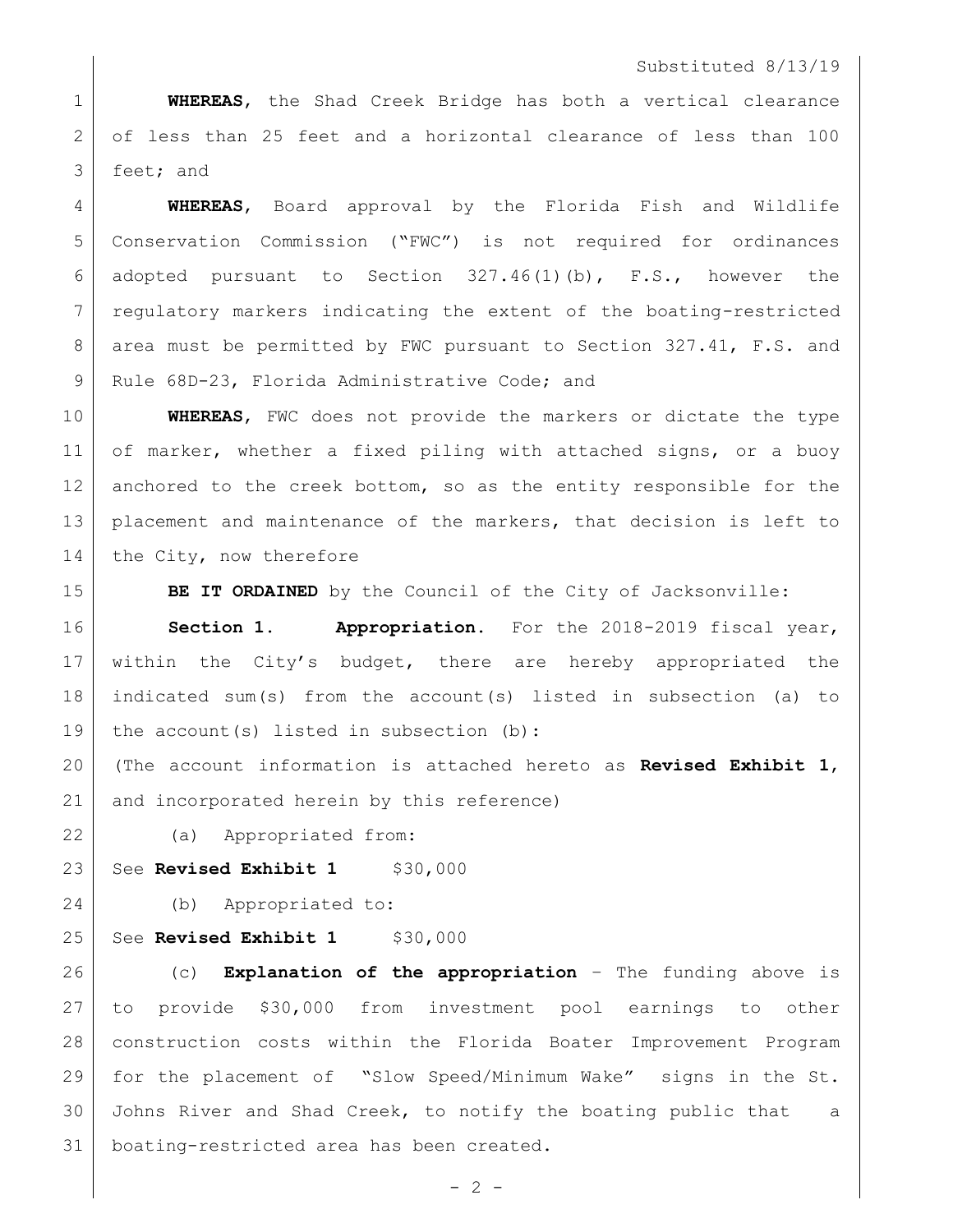## Substituted 8/13/19

 **Section 2. Purpose.** The purpose of this appropriation is to permit, construct or purchase, and install signs notifying the boating public of the creation of the Shad Creek Bridge boating-4 | restricted area pursuant to Section 327.46(1)(b)(2), Florida Statutes. This boating-restricted area will require boaters to operate their vessels at "Slow Speed, Minimum Wake" within the area. To the extent the cost(s) is defrayed by other entities, the amount appropriated herein shall remain in the Florida Boaters Improvement Fund and be available for future appropriation. Pursuant to the provisions of Section 110.413, *Ordinance Code*, funds may be distributed by the Director of Finance and Administration for purposes set forth in this ordinance upon the 13 written request from the Director of Parks, Recreation and 14 Community Services, or his designee. Any funds not utilized for this purpose shall be returned to the source of funding.

 **Section 3. Amending Section 614.132 (Regulations on operation of boats), Chapter 614 (Public Order and Safety).** Chapter 614 (Public Order and Safety), Section 614.132 (Regulations on operation of boats), *Ordinance Code***,** is amended, in part, to 20 read as follows:

**CHAPTER 614 – PUBLIC ORDER AND SAFETY**

**\* \* \***

23 Sec.  $614.132$  - Regulations on operation of boats.

**\* \* \***

**\* \* \***

**\* \* \***

 (c) The following areas are hereby designated as slow speed minimum wake zones within the waters of Duval County:

 (9) Within 100 yards (300 feet) on both sides of the Shad Creek Bridge on Heckscher Drive, located at Lat. 30°16'49" N./Long. 81°42'21" W., from shore to shore.

- 3 -